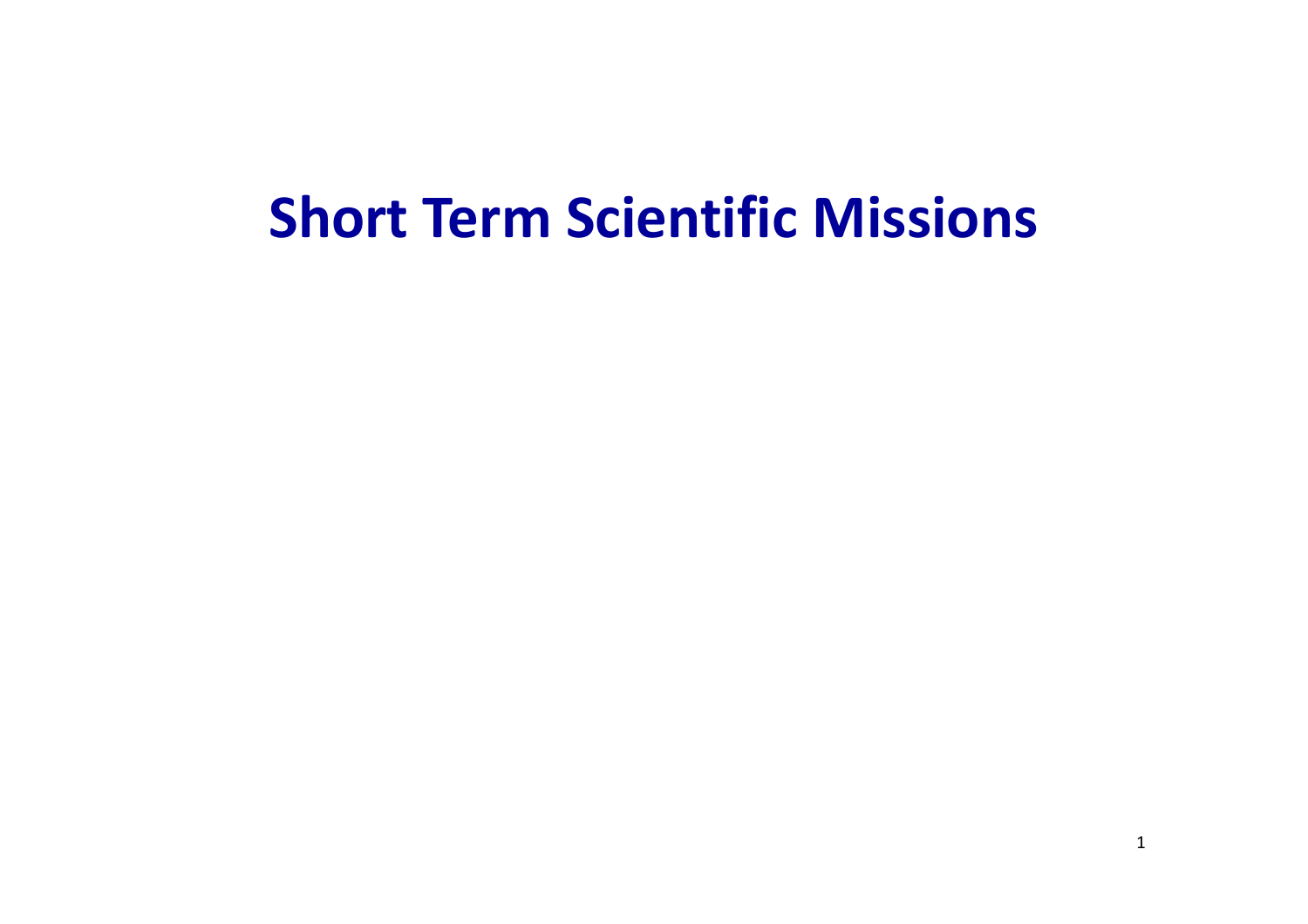#### **<sup>1</sup> What are STSMs?**

- $\mathcal{L}_{\mathcal{A}}$ Exchange visits between researchers involved in a COST Action
- $\mathbb{R}^3$  Allowing scientists to visit an institution or laboratory in another COST member state
- $\mathcal{L}_{\text{max}}$  Share new techniques that may not be available in a participant's home institution or laboratory
- $\mathcal{L}_{\mathrm{eff}}$  STSMs must respect the following criteria:
	- o Minimum duration of 5 calendar days
	- o Maximum duration of 90 calendar days
	- $\Omega$  Carried out in their entirety within a single Grant Period and always within the Action's lifetime
- $\blacksquare$  STSMs for ECIs :
	- o Minimum duration of 91 calendar days
	- o Maximum duration of 180 calendar days
	- o STSMs performed by ECIs must be carried out in their entirety within a single Grant Period and always within the Action's lifetime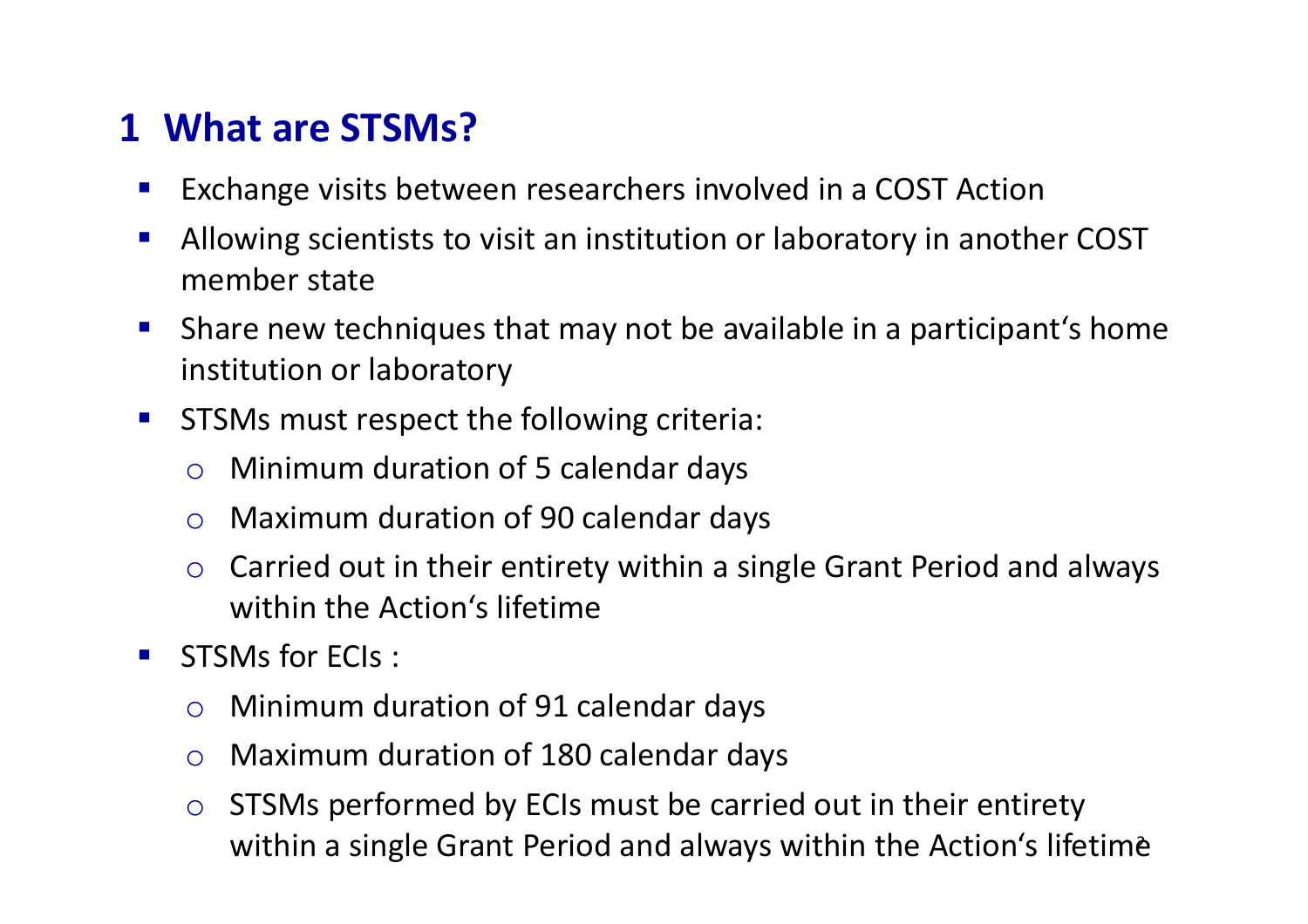## **<sup>2</sup> Who can apply?**

 $\mathcal{L}_{\mathcal{A}}$  STSM applicants must be engaged in an official programme as a PhDstudent/postdoctoral fellow **or** can be affiliated to an organisation which has within its remit a clear association with performing research

| <b>Applicant's Home Institution</b>                                         | <b>STSM Host Institution</b>                                                   |
|-----------------------------------------------------------------------------|--------------------------------------------------------------------------------|
| Located in a participating<br>COST full member / COST<br>cooperating member | Located in another participating COST full member / COST<br>cooperating member |
|                                                                             | Located in a participating COST partner member                                 |
|                                                                             | Approved IPC institution                                                       |
|                                                                             | Approved NNC institution                                                       |
|                                                                             | EU Commission or a EU body, office or agency                                   |
|                                                                             | Approved European RTD Organisation                                             |
|                                                                             | Approved international organisation                                            |
| Located in an approved NNC<br>institution                                   | Located in a participating COST full member / COST cooperating<br>member       |
| Located in an approved<br>European RTD organisation                         | Located in a participating COST full member / COST cooperating<br>member       |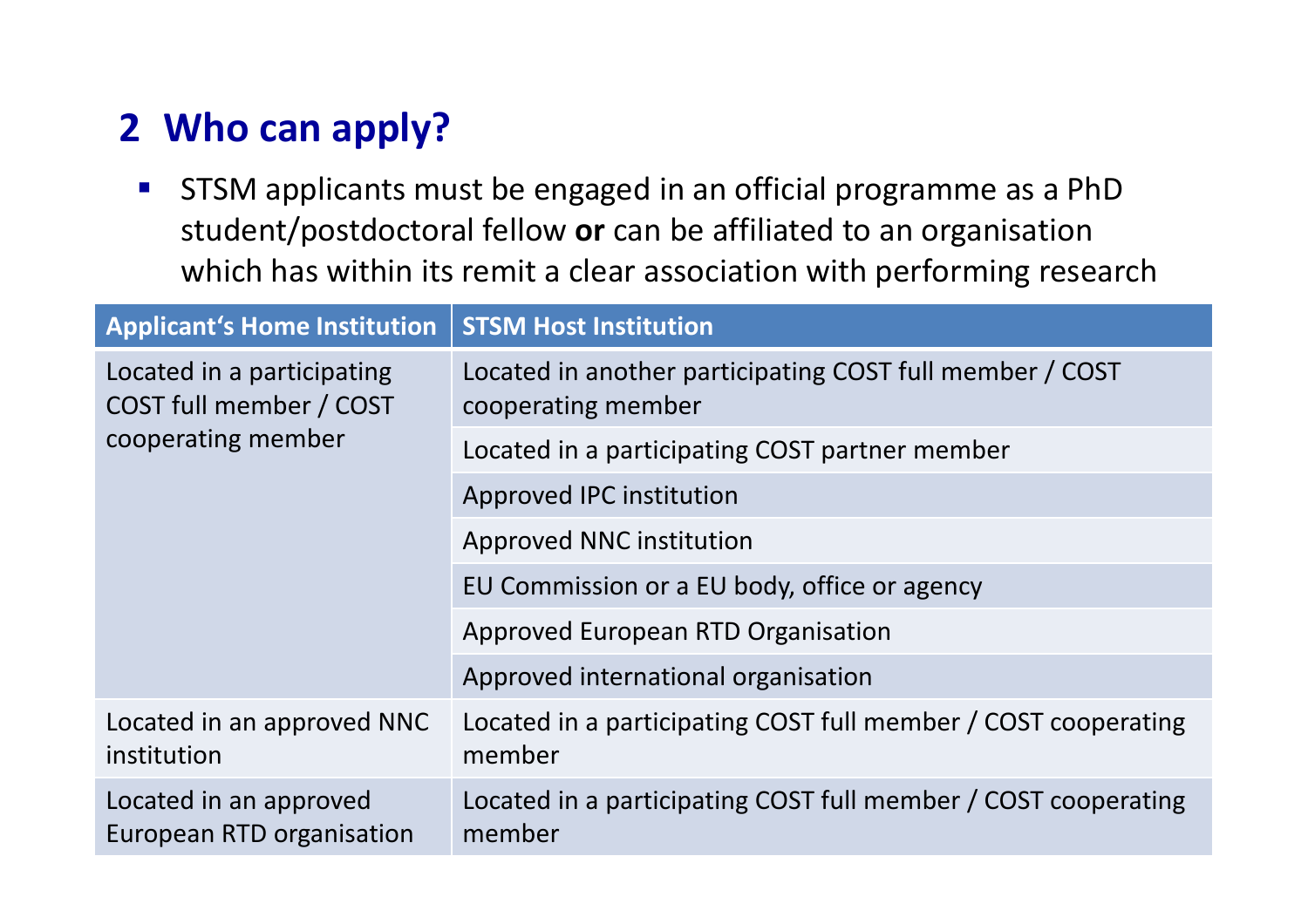### **<sup>3</sup> What can you apply for?**

- $\mathcal{L}_{\mathcal{A}}$  STSM grant is a contribution to the overall travel, accomodation andmeal expenses of the grantee
- $\mathbf{r}$  Financial contribution for each STSM must respect the criteria:
	- Up to 2500  $\epsilon$  in total to each applicant
	- o Up to a maximum of 160  $\epsilon$  per day for accomodation and meal expenses
- $\mathcal{L}_{\mathcal{A}}$  STSMs for ECIs :
	- o Up to a maximum of 3500 € in total (91 180 calendar days)
	- o Up to a maximum of 160  $\epsilon$  per day for accomodation and meal expenses